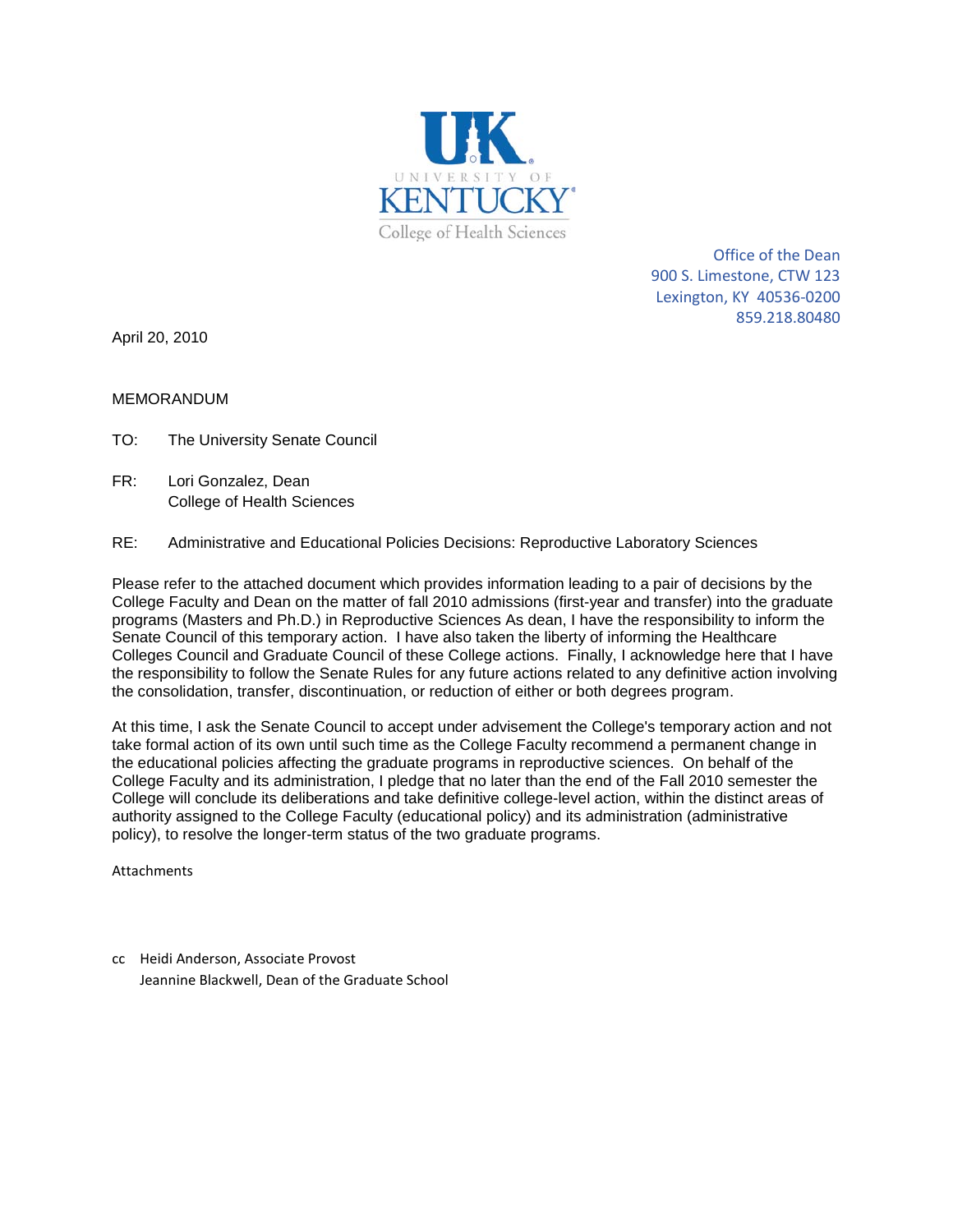

Office of the Dean 900 S. Limestone, CTW 123 Lexington, KY 40536-0200 859.218.80480

April 20, 2010

### MEMORANDUM

- TO: The University Senate Council
- FR: Lori Gonzalez, Dean College of Health Sciences
- RE: Administrative and Educational Policies Decisions Regarding Graduate Programs in Reproductive Laboratory Sciences

### **Request**

On behalf of the College Faculty in the College of Health Sciences (CHS), the dean is notifying the Senate Council of a College Faculty decision to suspend admissions for one year (2010-11) in the Reproductive Laboratory Sciences (RLS) graduate programs (Masters and Ph.D.).

### **Organizational Structure:**

CHS includes two departments encompassing eight divisions and one program. The Reproductive Laboratory Sciences program is housed in the Division of Clinical and Reproductive Sciences along with the Clinical Laboratory Sciences undergraduate degree program. The Division is one of five divisions housed in the Department of Clinical Sciences. An organizational chart of the College of Health Sciences is included in Attachment A.

The RLS program offers two degree programs, a Masters degree in Reproductive Laboratory Sciences and a Ph.D. in Reproductive Sciences, as well as a graduate certificate in Reproductive Laboratory Sciences. There are 4.94 faculty FTE in the program. The faculty members in the program are listed below:

- o Chemyong Ko, regular title series associate professor and program director
- o Doris Baker, special title series, professor and director of graduate studies (She has 6.2% teaching DOE assigned to the undergraduate clinical laboratory sciences program)
- o Phillip Bridges, regular title series, assistant professor
- o Damodaran Chendil, regular title series, assistant professor
- o Oliver Oakley, regular title series, assistant professor

The Masters program currently has 3 second year students enrolled and 1 fultt time and 3 part time first year students. The program has graduated approximately 3.4 students per year for the past seven years. The Ph.D. program had two students in its first year with one of the two students withdrawing in the middle of the 2010 spring semester.

### **Rationale:**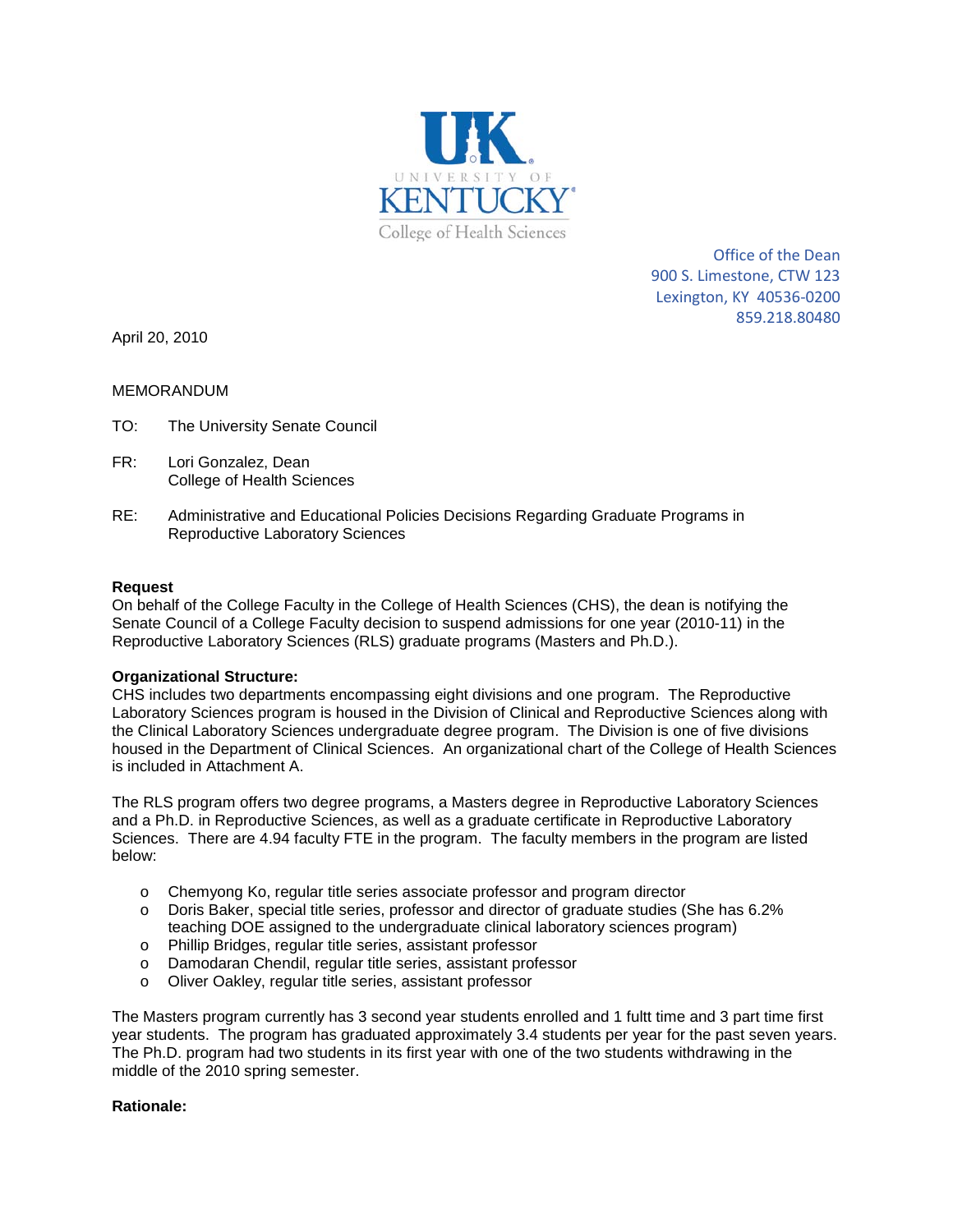Along with the rest of the university, CHS has had budget cuts in the 2008-2009 and 2009-2010 academic which totaled approximately \$436,000 (or 6%) of the state base of the college. These cuts involved sacrificing four faculty positions and loss of travel funds. Given the size of the college, such cuts have had a significant impact on the daily functioning of the unit. We have been directed to make an additional 2% reduction in the 2010-2011 academic year and expect possibly greater cuts in the following year. In tight budget times, the role of the dean is to invest judiciously across the units, programs and operations of the college with the dwindling resources available. Approximately 94% of the state-based budget is used to cover personnel costs, thus we have limited flexibility in meeting budget reductions creatively. Addition, CHS is seeking to grow its non-state revenues but this remains a small portion of our complete budget.

The College spent the 2008-2009 academic year engaged in assessment of the College and the two Departments. This in-depth review process allowed us to look closely at our programs and what investments would be needed in the future. When the reproductive sciences Ph.D. program was conceptualized and even when it was approved, the College was in a very different financial environment than exists today. In fact, the dean was fully supportive of the program and hoped to grow reproductive sciences into a nationally recognized program. However, significant additional investment will be required to allow the PH.D. program to become fully functional and strong. A basic science doctoral program is considerably more costly to run than other types of programs. The College simply does not have the resources to support these programs.

Against this background, the dean has determined that continued investment at any level of funding in the two graduate programs in reproductive sciences must be contingent upon the outcome of a College Faculty discussion about the efficacy of such investment. While the changing fiscal climate makes such a discussion incumbent on the College Faculty, it is not without a cost to the overall morale of the College and is particularly difficult for the affected faculty members. It may be equally true, however, that by avoiding hard decisions about strategic investments in the College's degree programs, faculty morale may be jeopardized as a consequence of the College's failure to invest most prudently its diminishing resource base.

The immediate administrative decision to withhold the fiscal resources for 2010-11 necessary to support the admission of first-year and transfer students helps ensure that the College retains its options to:

- affirm its supports for the two graduate programs in reproductive sciences and resume admissions as of 2011-12 by reinstating the attendant funding to support those operations;
- withhold its support for the two graduate programs in reproductive sciences, vote as unit and College faculties to recommend program closure of either or both degree programs and begin the faculty governance process to act on those recommendations emanating from the College; or,
- **PEDIEDE ACTE AT A LIGAN SET A** propose an alternate educational policy solution.

#### **Process:**

- o The dean met with Provost Subbaswamy to convey concerns and seek support for the decision to no longer provide fiscal support to the RLS programs. This led to the request to suspend admissions into the graduate programs. The request was based on financial concerns and in fact, was also based on concerns that if the program admitted students, there would be insufficient funds to support the students through their entire programs.
- The Provost reviewed the documents and contacted the dean with approval to move forward with the recommendation. He directed the dean to contact Richard Greissman, Assistant Provost to determine the appropriate process.
- The dean contacted Richard Greissman and he consulted with Brian Jackson of the Graduate School. Assistant Provost Greissman confirmed that University regulations granted a dean the administrative authority to withhold the fiscal resources required to support the admission of first-year and transfer students into a graduate degree program. Furthermore, he believed that a dean would be within the band of her authority to suspend admissions on a temporary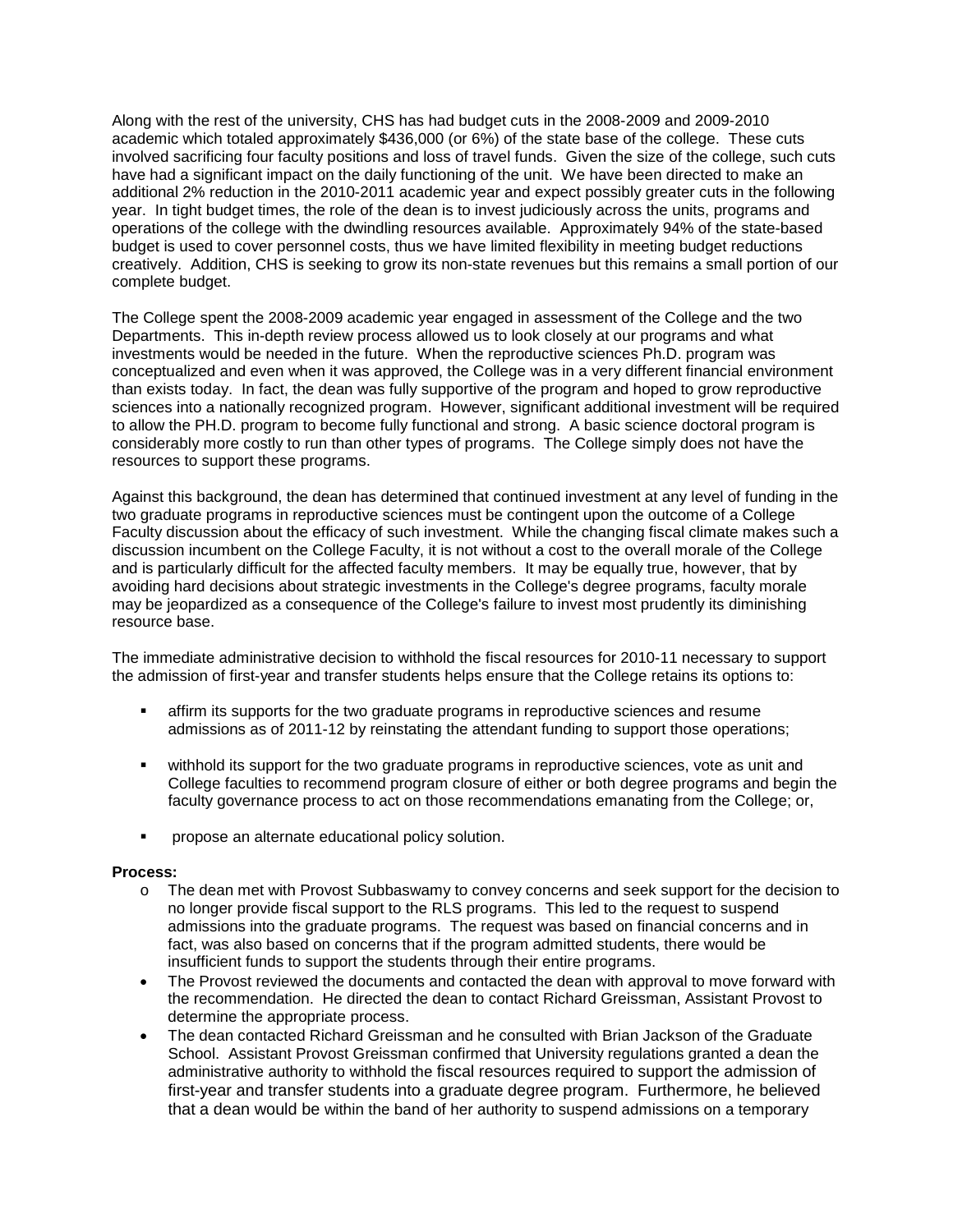basis as a consequence of the administrative decision, pending the discussion and action of the College Faculty on definitive action within its authority to establish and modify College educational policies, including educational policies on degree program admissions. Based on this discussion with Assistant Provost Greissman, the dean met with the program faculty and informed them of the decision not to provide fiscal resources for the 2010-2011 academic year required to support admission of students into the Master's and Ph.D. graduate programs in reproductive sciences. The dean directed the Director of Graduate Studies in collaboration with the Associate Dean for Academic Affairs to communicate with the two students who had been admitted (but had not yet accepted) to the program and share this news. Because the DGS was away for several days, the Associate Dean acted on behalf of the program. The College was concerned that students would need adequate lead time to make other arrangements if they had in fact, been planning to accept the admission offers. The program faculty did not support this action and wanted it postponed until they could meet with the dean. At this point, the dean, acting under the understanding that she had the authority to move forward, felt the students should be informed.

- The dean then sent an email to the CHS Faculty Council and Davy Jones, Chair of Senate Rules, was copied on the message. He met with Assistant Provost Greissman and they discussed the need for consultation with the faculty. They agreed that any College action affecting admissions policies, whether temporary or definitive, required votes on approval of the affected unit and College Faculty. After subsequent conversation with Assistant Provost Greissman, the dean moved forward with those consultations and requests for recommendations on the educational policy implications of the administrative decision (see dean's letters to unit faculty, College Faculty Council and College Academic Affairs committee).The dean consulted the following groups within the College:
	- o The Executive Council. The Executive Council is the policy making body for the administrative functions within the college. The Council has the responsibility for oversight and management of the strategic plan, fiscal resources, and quality assurance for all aspects of college operations. The Council serves an advisory function to the Dean and participants include the Dean, the Associate Deans of Academic Affairs and Research, and the Department Chairs. (From the CHS Faculty Handbook)
	- o The Faculty Council. The Faculty Council serves as the elected faculty governance body in the College. The Faculty Council is responsible for following the Policies and Procedures as detailed in the faculty handbook. They maintain liaison with the departments, units, programs of the College, and with other Faculty Councils within the University. Additionally, they may make recommendations to the faculty on any matters that should be addressed to the Dean of the College, the Provost, the President of the University, or the University Senate. They study and make recommendations relative to specific issues which have College-wide, long range impact. The Faculty Council reviews and evaluates existing educational policies and programs. The Faculty Council is chaired with acting act on behalf of the faculty when the faculty is unable to meet. (Excerpts from the CHS Faculty Handbook)
	- o The Academic Affairs Committee. Members of the Academic Affairs Committee are chosen by the Faculty Council. Their primary responsibilities include consideration of departmental proposals relative to admissions criteria and procedures; new courses, curricula and programs; changes in courses, curricula and programs; and the termination of courses, curricula and programs and recommends for faculty or administrative action. The Committee may review and recommend admission, retention and graduation standards and requirements and review and recommend regarding the academic policies and programs of the college. They develop the guidelines and schedules for the submission of proposed academic actions; and perform other responsibilities as delegated to it by the faculty or the Faculty Council. (Excerpts from the CVHS Faculty Handbook)
	- o The Clinical Sciences Departmental Faculty.

The Executive Council, Faculty Council, and the Academic Affairs Committee met separately with the dean. They were requested to consider the recommendation to suspend admission. The Chairs of the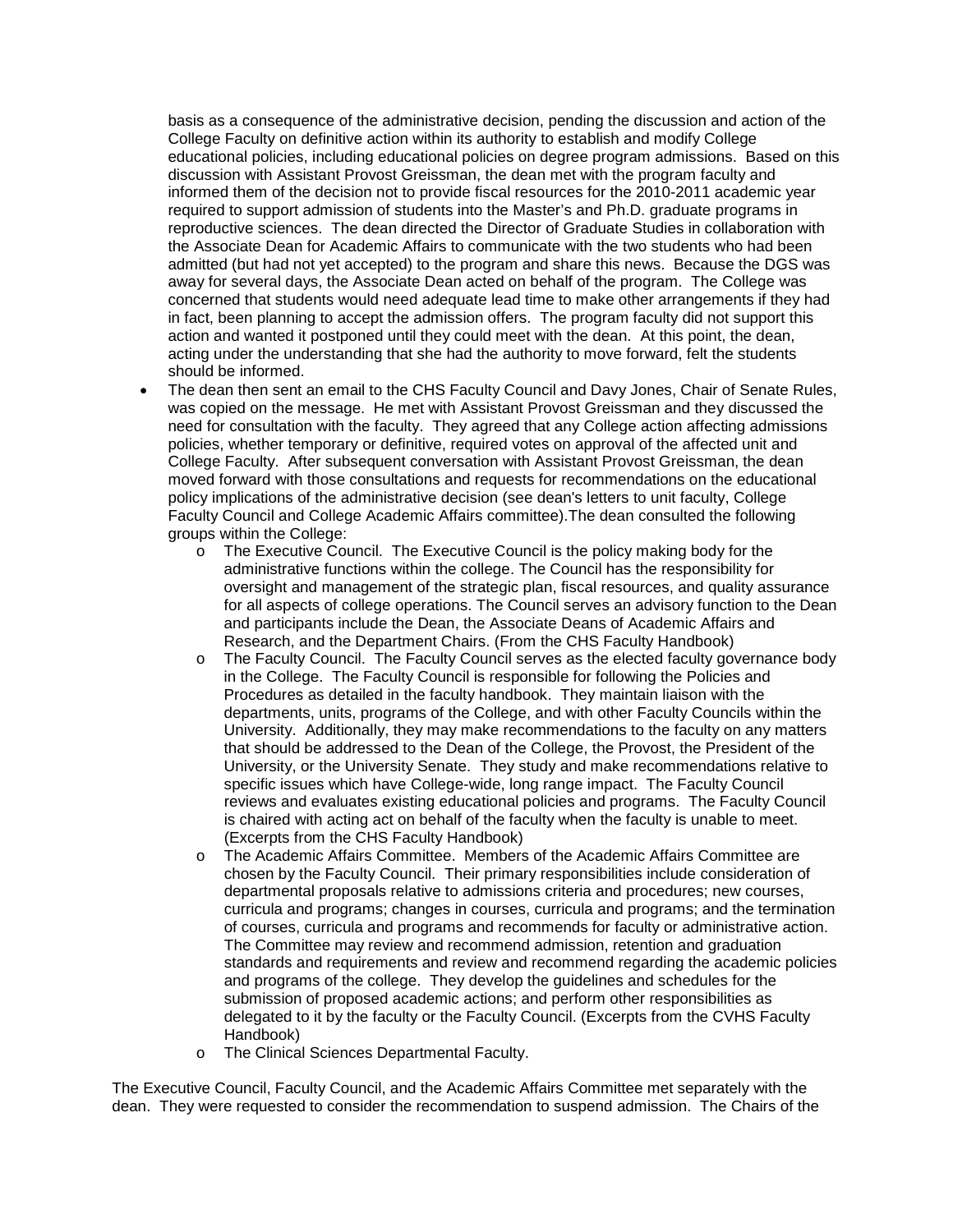Faculty Council and Academic Affairs Committee were asked to discuss and solicit votes from the membership. The Faculty Council elected to meet with the acting program director in reproductive sciences prior to taking a vote regarding the recommendation.

The faculty members in the Department of Clinical Sciences were first contacted by email by the dean who indicated that the Chair would be responsible for collecting feedback. The faculty met for discussion of the recommendation. The Dean and the affected faculty were in attendance. The Dean answered questions and then left the meeting. The RLS faculty remained to answer questions.

### **Feedback Following Faculty Consultation**

Each of the consulted groups within the College of Health Sciences supported the recommendation to suspend. The vote tallies are presented below:

| Academic Affairs Committee                                                                        | 5 to 1 in support   | (83%)     |
|---------------------------------------------------------------------------------------------------|---------------------|-----------|
| Faculty Council                                                                                   | 8 to 8 in support   | $(100\%)$ |
| Department of Clinical Sciences Faculty                                                           | 11 to 6 in support* | (65%)     |
|                                                                                                   | (2 abstentions)     |           |
| $\star$ Can the ottagherent titled "CLIC Family: Counsil" from Anna Harrison, Chair of Family: C. |                     |           |

\* See the attachment titled "CHS Faculty Council" from Anne Harrison, Chair of Faculty Council which details the motion that passed that Council.

### **Summary**

Any decision that has such serious consequences for a program and its faculty is difficult to make. The dean has responsibility to safeguard faculty, staff and students. In this instance, a decision for the good of the entire college is not in the best interests of the faculty members in one unit. Concerns about the ability to provide funding for an incoming class of admitted students were also factored into the decision.

I regret to inform my colleagues in the University Senate Council that we will suspend admissions for one year (2010-2011) into the graduate programs in reproductive sciences. *This request has the support of the CHS Academic Affairs Committee, the Faculty Council, the majority of faculty in the Department of Clinical Sciences and the Department Chair*.